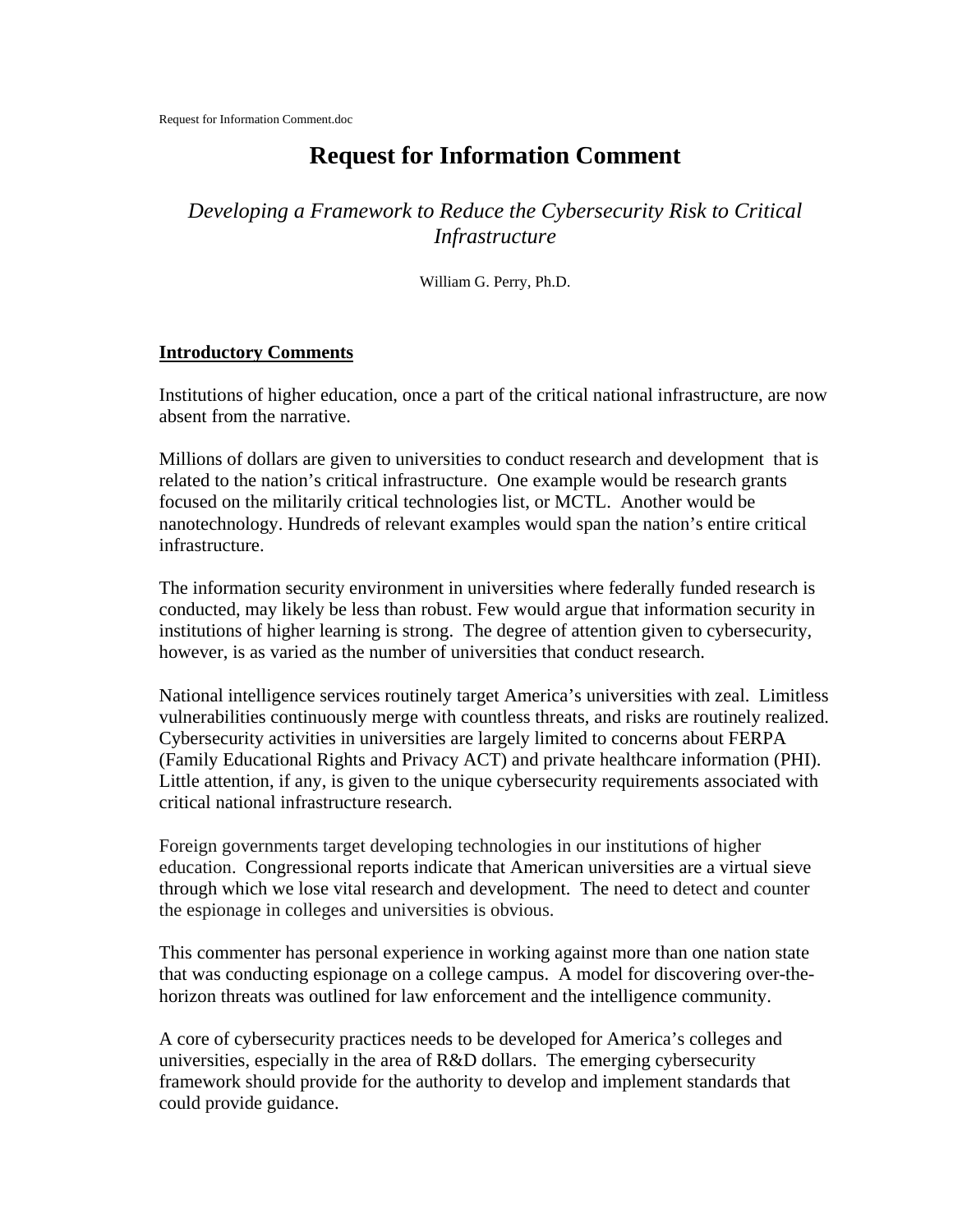# **I. Current Risk Management Practices**

Colleges and universities cybersecurity efforts focus protecting network infrastructure, PHI, FERPA and digital rights. Firewalls are deployed to filter in-bound packets. Employees are educated as to his or her responsibilities under FERPA and PHI. Minimal training of employees is conducted.

INFOSEC policies do exist in many colleges and universities but the relative strength of any cybsersecurity policies and practices tend to be less than robust and vary from institution to institution.

## **II. Use of Frameworks, Standards, Guidelines and Best Practices**

Research would indicate, in the opinion of the commenter, that colleges and universities strive to be in compliance with the non-disclosure elements of HIPPA and FERPA and to have plans in place to protect the infrastructure from malware. The relative strength of information security measures practices, policies and procedures is extremely varied. A framework is absent.

# **III. Specific Industry Practices**

Most colleges and universities function without a comprehensive risk management approach to cybersecurity. The scope of information assurance efforts would include everything from locally generated security practices derived by CIOs and Network Administrators to State Board of Education Policies.

Most colleges and universities strive, as previously mentioned, to be compliant with HIPPA and FERPA. System resiliency practices are gravitating toward off-site background and virtual infrastructure. Some encryption is used.

## **Stakeholders**

The following entities are included as the stakeholders: every privately owned, crosssector, critical national infrastructure entity, the nation's colleges and universities and state, regional and federal government agencies.

## **A High Priority Gap**

The lack of cybersecurity standards for the administration and secure fulfillment of federal grants in the nation's college and universities is a *high priority gap*. To the best of the commenter's knowledge, there are no standards.